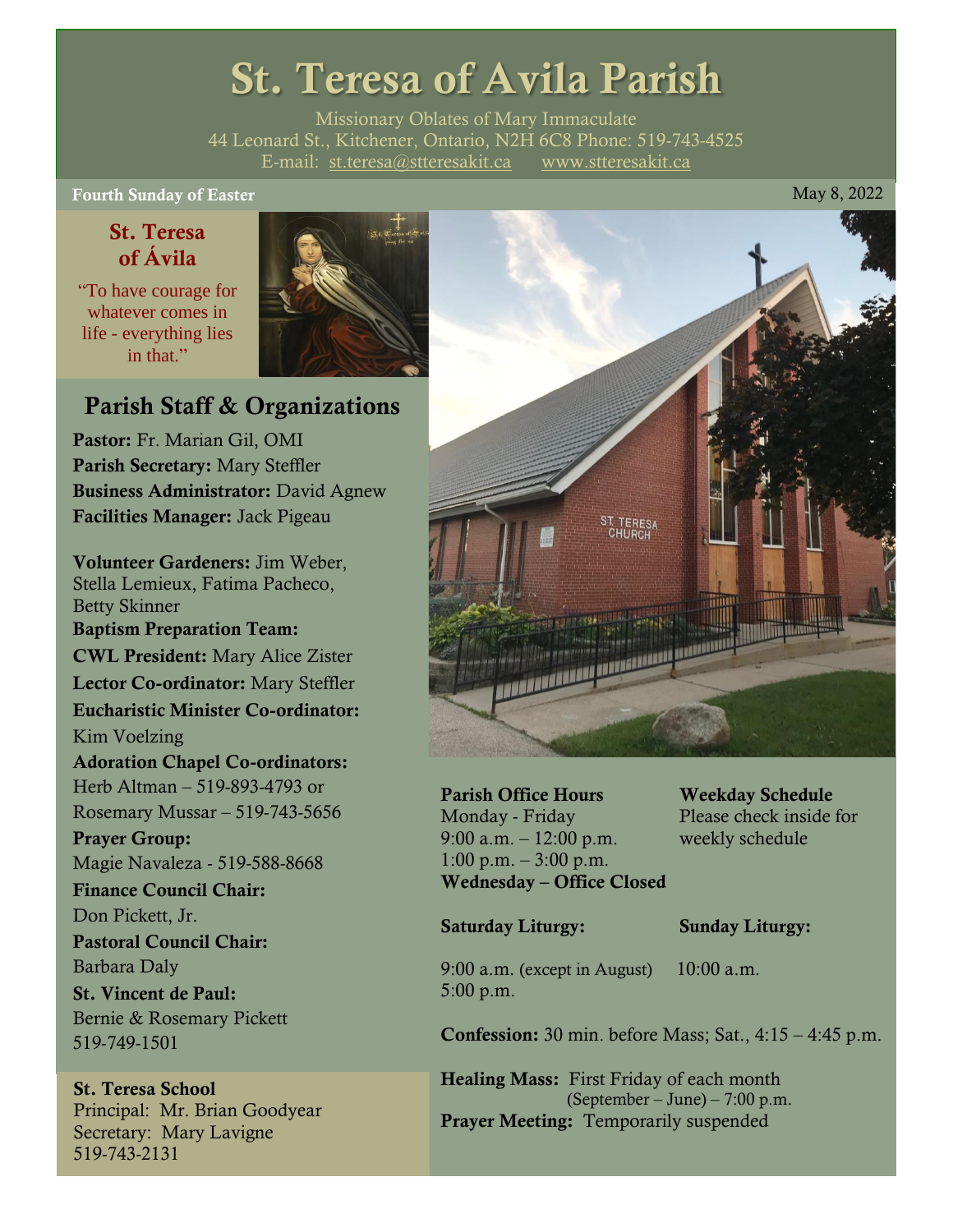#### **Fourth Sunday of Easter (World Day of Prayer for Vocations)**

Commonly known as "Good Shepherd Sunday" because the Gospel is taken from Jesus' teaching in John's gospel about Himself as the Good Shepherd. It is also known as Vocation Sunday because on this day we pray especially that more may answer the call to serve the Church in a special way, particularly as pastors and religious. The first thing we need to say on this day is that every single person here has a vocation, every single person here has been and is being called by God through the Holy Spirit to offer their special gifts to the rest of the community. **What is your vocation?** What is your special gift? **What contribution are you making to the life of this parish – inside the Church and outside it?**

In our parish we might ask, "Are all priests? Are all sisters? Are all Scripture readers? Are all choir directors or choir members?" But we can also ask each one here: "What is your charism? What have you been given so that you can make a personal contribution to the life of this community?" Maybe it is as a parent forming children; maybe it is as a teacher educating young people, not just to know mathematics and geography but to become constructive members of our society and Church; maybe it is as a civil servant, a policeman, a fireman, or a businessman, an engineer, or architect… The question is: how do you express your Christian faith through your daily work? How do you serve the Christian community by what you do? **If we all actively responded to that call what a wonderful community we would be!**

Lord, let me know clearly the work which you are calling me to do in life. And grant me every grace I need to answer your call With courage and love and lasting dedication to your will. Amen.

## **Follow the Shepherd** not the flock



Diocese of Hamilton Prayer Calendar

May 9 – Rev. Philip Reilly, C.R. May 10 – Rev. Pawel Jamroz May 11 – Congregation of the Resurrection (C.R.) May 12 – Rev. George Stortz May 13 – Rev. Msgr. Earl Talbot May 14 – Rev. Robert Hétu May 15 – Fifth Sunday of Easter

#### Vocations

#### **Fourth Sunday of Easter May 8, 2022 World Day of Prayer for Vocations**

On this Good Shepherd Sunday, we celebrate the World Day of Prayer for Vocations. Pray for an increase in vocations to the priesthood, diaconate, and religious life, especially for our diocese, that God will raise up good shepherds in our midst. If God is calling you to be a priest, religious or deacon, contact **Bishop Wayne Lobsinger**, Director of Vocations and Priestly Formation, Diocese of Hamilton,

(905-528-7988)

[vocations@hamiltondiocese.com](mailto:vocations@hamiltondiocese.com)  <https://hamiltondiocese.com/vocations/>

or

**Missionary Oblates of Mary Immaculate Vocation Office**

71 Indian Trail, Toronto, ON M6R 2A1 [vocations@omiap.org](mailto:vocations@omiap.org)

#### **Prayer for Vocations**

God, the source of creation and love, You invite each of us to serve You through the life which is Your gift. May Your grace encourage men and women to heights of holiness through service to the Church as priests, sisters, brothers and lay ministers. Make me an instrument to encourage others to give themselves and challenge me to do the same. Amen.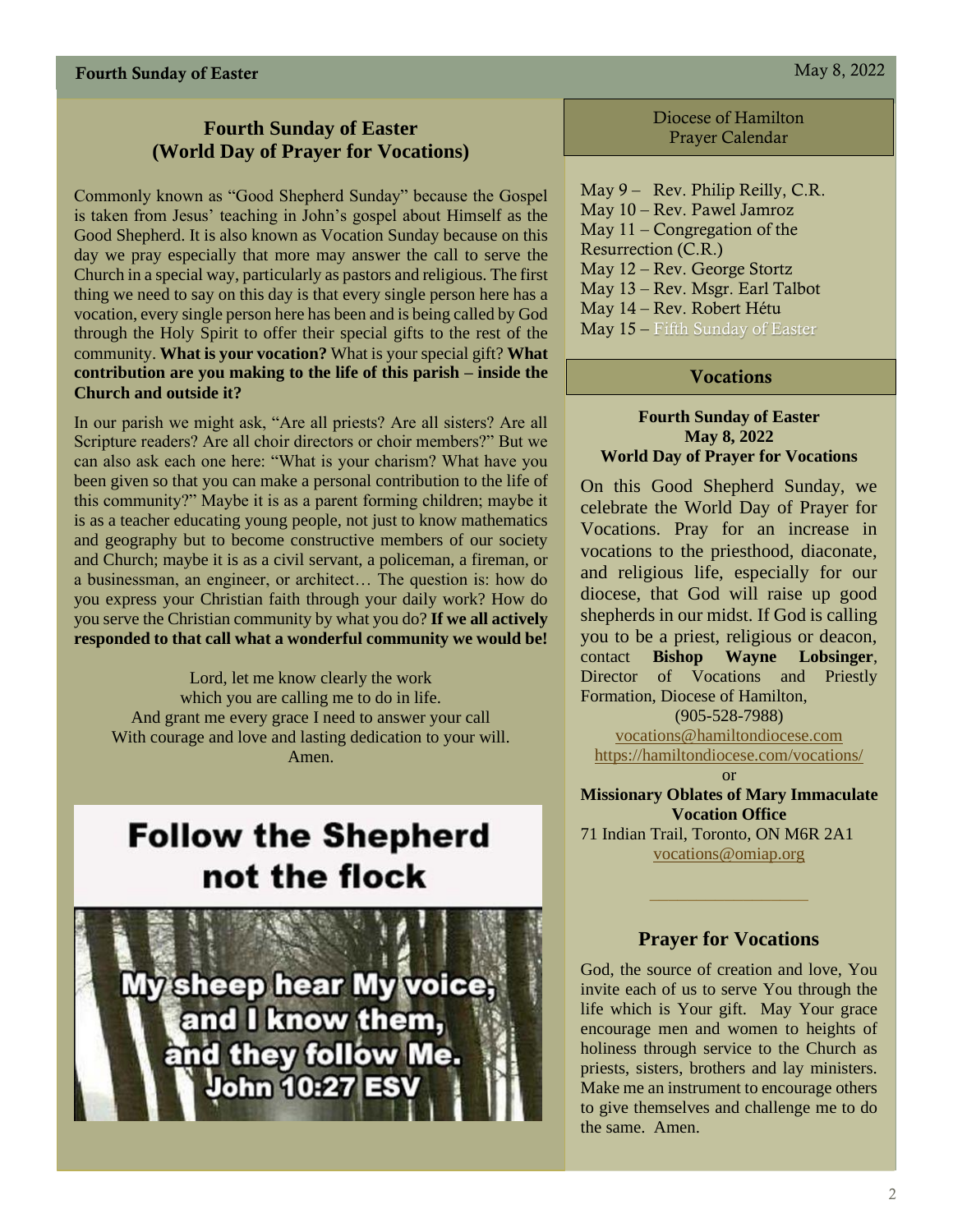#### **Fourth Sunday of Easter May 8, 2022**

**The Divine Mercy Chapel** – Adoration of the Most Blessed Sacrament has resumed in the Divine Mercy Chapel, **Monday to Friday, 9 a.m. to 8 p.m.** We look forward to our Adorers continuing with their hours. Please see the Chapel Guidelines as you enter the chapel. If you would like to sign up for an hour, please call the parish office at 519-743-4525.

**Mass Intentions for 2022** – The offering of Mass for the deceased, the sick, a personal intention, in thanksgiving, a special intention such as an anniversary, birthday, etc. is an act of deep faith and a most excellent way of remembering a loved one. Please call the parish office if you would like to request a Mass.

**Children's Choir** – Our parish is organizing a Children's Choir. Those who would like to join this group and develop their talents, are asked to please contact our parish office. The deadline for registration is June 30, 2022.

**Lectors/Ushers** – We are currently in need of more volunteers to Lector and/or Usher at the Saturday Vigil and Sunday Masses. If you would be willing to serve in either capacity, please call the parish office. Thank you.

#### **First Holy Communion & Reconciliation Important Date!**

A reminder to parents and candidates of the upcoming rehearsal and First Reconciliation, this **Wednesday, May 11, 2022** at **7:00 p.m.**

#### **First Holy Communion 2022**

The following children will receive their First Holy Communion, on Sunday, May 15, 2022, at the 10 a.m. Mass. We congratulate them and embrace them & their families in our prayers.

| <b>Quentin Amorim</b> | <b>Oliver Brown</b>     |
|-----------------------|-------------------------|
| Emma Evans            | <b>Keaton Fernandes</b> |
| Jacob Jobst           | Anniyah Milligan        |
| <b>Hudson Nash</b>    | Layla Nobre             |
| <b>Maxine Onn</b>     | Avangeline (Ava) Orosz  |
| Sienna Royall         | Niko Sprenger           |
| <b>Abel Tesfaldet</b> | <b>Isaac Vokey</b>      |
| Leeam Warner          | Alexa Weiler            |

#### **Mass Intentions May 9, 2022 – May 15, 2022**

Tuesday, May 10, 2022 – **7:00 p.m. Living and Deceased Members of the CWL** *– CWL* 

Wednesday, May 11, 2022 – **8:30 a.m. + Frank & + Rose Lehmann –** *Lehmann Family*

Thursday, May 12, 2022 – **8:30 a.m. Holy Souls –** *The Mosers*

Friday, May 13, 2022 – **8:30 a.m.** *Optional Memorial of Our Lady of Fatima*  **+ Mila Navaleza –** *Navaleza Family*

Saturday, May 14, 2022 – *Feast of Saint Matthias, Apostle*  **9:00 a.m.** – **+ Klaus Basler –** *Sue Weber Bell* **5:00 p.m.** – **+ Ludwig Ceh** – *Theresa Ceh & Family*

Sunday, May 15, 2022 – **10:00 a.m.** – **Fifth Sunday of Easter –Year C – Parishioners of St. Teresa Parish** 

#### Live-streaming on Zoom

The **10 a.m. Sunday Mass** will be live-streamed. To join Father, click on the following link: <https://zoom.us/j/5887658626> Password: 274733

Daily Readings: Lectors may find daily readings at this link: [https://readings.livingwithchrist.ca](https://readings.livingwithchrist.ca/)

Healing Mass - First Friday May 6, 2022 Adoration begins at 6 p.m. Confession will be available Mass at 7 p.m.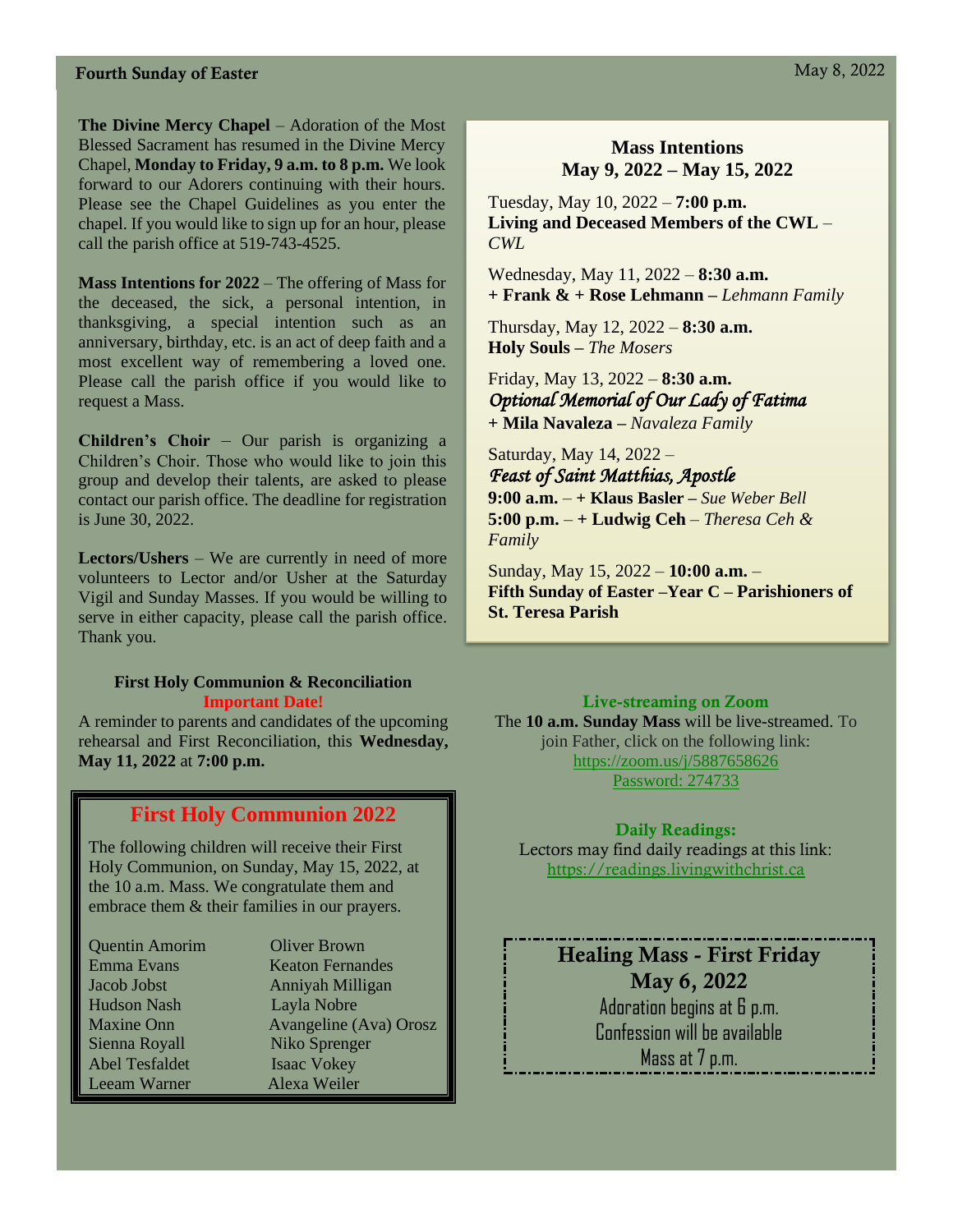## **Thank you!**

I would like to thank all parishioners for their prayers and sympathy cards, as I lost my sister, Cecilia. May God reward you abundantly for your kindness and your prayers.

## **May – The Month of Mary**

During this month Christians, both in church and in the privacy of the home, offer up to Mary from their hearts a fervent and loving homage of prayer and veneration.

**Following each Mass in our church we will have a short Marian devotion meditating upon the virtues of our Blessed Mother and recite the Litany of the Blessed Virgin Mary.** I would like to invite all our families to pray, at home, at least one decade of the Rosary during this month, in union with those praying in the church, to prepare yourselves for the Act of Consecration that will take place on the last Sunday of the month and on May  $31<sup>st</sup>$ .

**Attention all gardeners –** We are seeking volunteers to help tend to our beautiful church gardens. We can accommodate the days and times that work best for you. If you would like to assist us, please contact the parish office at 519-743-4525. Thank you.

#### **Stewardship Report May 1, 2022**

| Building and Maintenance  \$ 40.00    |  |
|---------------------------------------|--|
| Needs of the Canadian Church  \$ 5.00 |  |

**Thank you to those who continue to remember the parish through financial donations - We appreciate your continued support!** 



**St. Teresa CWL Bursary Opportunity –** St. Teresa CWL offers a bursary to young people graduating from high school, that are active members of St. Teresa Parish. If you are

interested in applying for this bursary, please email [stteresacwl@gmail.com](mailto:stteresacwl@gmail.com) to receive an application form.

**CWL is collecting for Canadian Food for Children** This month we are collecting **salt** for Canadian Food for Children. There is a desperate need for this item. Bins will be at the main entrance of the church until May 15, 2022. Please be generous to those who have so much less than we do



**Indigenous Reconciliation Fund** – Special envelopes will be available this weekend in preparation for the collection taking place next weekend, May  $14<sup>th</sup>/15<sup>th</sup>$ , for the Indigenous Reconciliation Fund. See the attachments with today's bulletin for more details.

**Aging with Wisdom and Grace** is the fifth talk for the **Hamilton Diocesan Speaker Series**. Using her own experiences and the wisdom of her contemporaries, Dr. Elizabeth Bookser Barkley will explore some of the physical, emotional and psychological issues we face as we age. The presentation will be interactive, challenging participants to reflect on their own aging journey. Pope Francis has repeatedly spoken of the importance of the elderly in our society, so join us to embrace this important stage of every person's life. Dr. Bookser Barkley, Ph.D., is a professor of English at Mount St. Joseph University in Cincinnati, Ohio. She is the author of four books, including Life After Death: Practical Help for the Widowed, and numerous other feature articles. She is married, the mother of three daughters and the grandmother of seven. **Join us Wednesday, May 18 from 7-8:30 p.m.** To register or for more information on the series, check the diocesan website at<https://amorislaetitia.hamiltondiocese.com/> For more information contact Teresa Hartnett at [thartnett@hamiltondiocese.com,](mailto:thartnett@hamiltondiocese.com) or 905-528-7988 ext. 2250.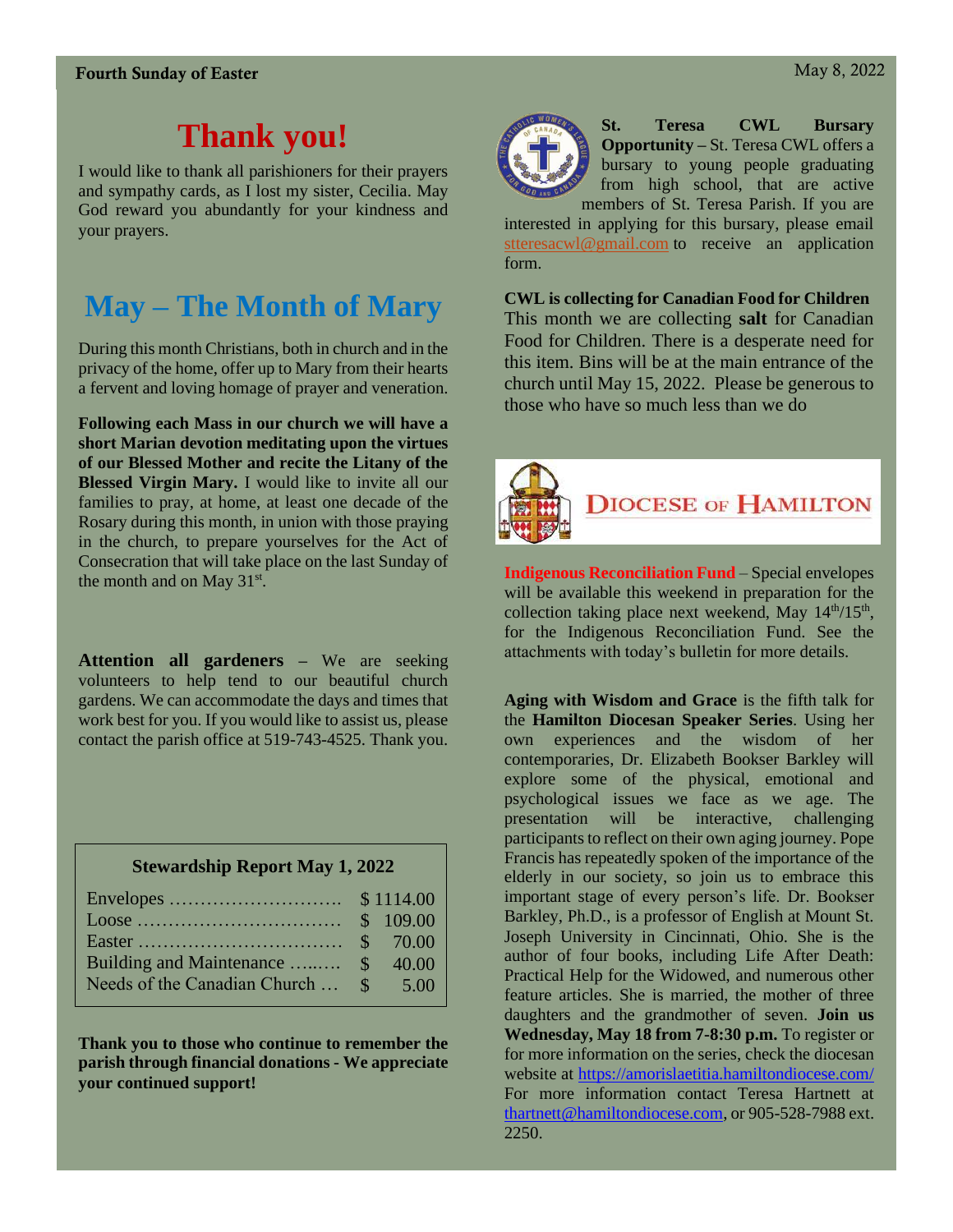**The Office of Youth Ministry is pleased to present Accompanying Forward – An Afternoon with Roy Petitfils** on May 27 at 1 p.m. for a virtual conversation about accompanying young people as they try to navigate their new realities and their mental health. Roy is a Catholic author, speaker and psychotherapist with more than 25 years of experience ministering to youth and young adults in parishes, dioceses, and schools. Registration can be found by [clicking here](https://www.eventbrite.ca/e/accompanying-forward-an-afternoon-with-roy-petitfils-tickets-318900117837) or on our Diocesan website under Youth Ministers Events and Resources.

**Join the Reel Justice Film Festival May 26, 2022 7:00 PM – 9:00 PM** for our last screening of the season, He Named Me Malala*.* This documentary provides an intimate portrait of Nobel Peace Prize Laureate Malala Yousafzai, who was targeted by the Taliban and severely wounded by gunfire as a 15-yearold. She miraculously survived and is now a leading campaigner for girls' education globally as co-founder of the Malala Fund*.* The Reel Justice Film Festival is a partnership between Development & Peace and the Bishop Farrell Library & Archives. Visit us online at <https://reeljusticefilmfestival.wordpress.com/> to register!

**Wedding Anniversary Mass 2022 Registration –** The Wedding Anniversary Mass, which would normally have been scheduled for June of 2022, will not occur this year due to the continued concerns around COVID-19. We invite you to register your 25, 40, 50, 60 and 60 plus years of marriage on the Diocesan website at https://hamiltondiocese.com/ and we will be happy to send you the certificate you would have received from Bishop Crosby at the Mass. The Wedding Anniversary Mass is listed on the home page under Upcoming Events.

**Grief Relief** - Has someone you cared about died? Are you grieving the loss of the person's presence in your life?

Are you looking for relief from the feelings associated with the loss of this loved one? You are not alone! The Diocese of Hamilton will be offering a four week online grief program on **Tuesday evenings from 7 – 8:30 p.m. May 17, 24 & 31, and June 7, 14 & 21st.**  Find out more on the Diocesan website and register to receive the zoom link at [https://hamiltondiocese.com/offices/family-](https://hamiltondiocese.com/offices/family-ministry/grief-support)

[ministry/grief-support,](https://hamiltondiocese.com/offices/family-ministry/grief-support) or call Teresa at 905-528-7988 ext. 2250.

**ReStart** – Starting over after separation or divorce with support, care and tools for your journey. We invite you to our upcoming zoom sessions one on **Wednesday, May 11th and one session Thursday, June 9th starting at 7 p.m**. Check out the Diocesan website: [https://hamiltondiocese.com/offices/family](https://hamiltondiocese.com/offices/family-ministry/divorce-separation.php)[ministry/divorce-separation.php](https://hamiltondiocese.com/offices/family-ministry/divorce-separation.php) to register and find out more detail. If you have questions, call the Family Ministry Office at 905-528-7988 ext. 2249.

#### **25th MARCH FOR LIFE - RALLY & MARCH 2022 Thursday, May 12**

12:30 p.m. – Rally on Parliament Hill 1:30 p.m. – March downtown Ottawa 2:30 p.m. – Silent No More Awareness Testimonies More info: [https://marchforlife.ca](https://marchforlife.ca/)

> Friday, May 13, 2022 Queen's Park

2022 Toronto March for Life

**ATORONTO** 

Schedule 11:30am - Gathering<br>12:00pm - Rally and Speeches 1:30pm - March through downtown Toronto<br>3:00pm - Closing Remarks and send off  $3:30<sub>pm</sub> - End$ 



by Great Canadian bus line from Fairview Park Mall 2060 Kingsway Dr. Kit. parking lot opposite Walmart, near **Fairway Road.** 

**Departure time 9am.** 

**Return home by 6pm. Bus Seat cost is \$25. Students ride free.** 

**Reserve bus seat(s)now.** Call 519.746.5433 or email jane@kwrtl.ca





CYO Camp Brébeuf in Rockwood, ON is hiring teenagers and young adults as camp counsellors for this summer. For more information, please visit [www.campbrebeuf.ca/employment](http://www.campbrebeuf.ca/employment) .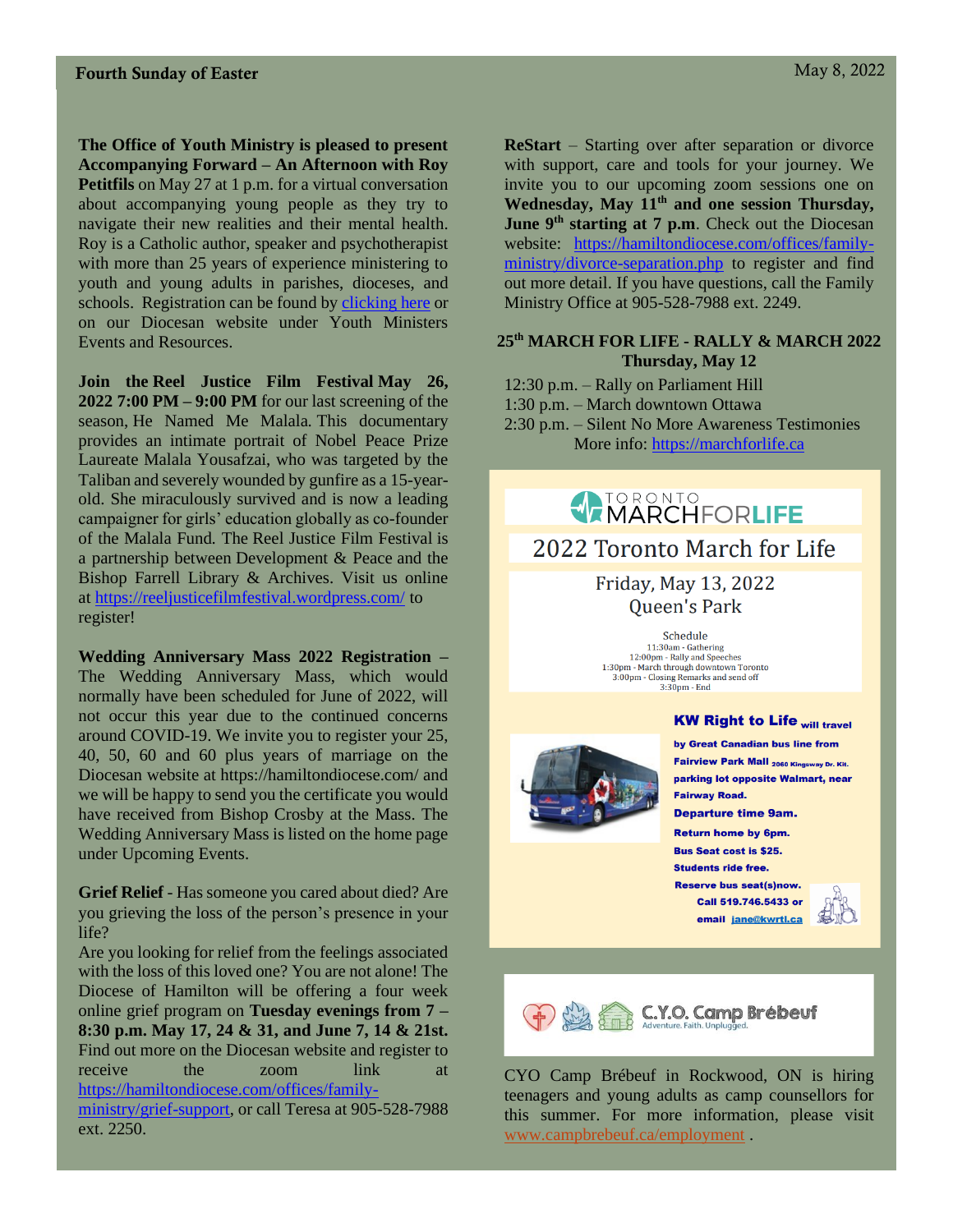#### **COME RETREAT WITH LOYOLA HOUSE - We're back!**

Are you looking to break away and spend some time in silence? Interested in learning something new? See our website at **[loyolahouse.com](https://r20.rs6.net/tn.jsp?f=001ieW5rWcirFOArm31mqXr_ofIWHHCWFkwytP05g4cpcWQM9L21nN3dnAEwn2iMM5G6k_yS0fItcWvaMLviIUPvMCT7lM8iiGdPyvxqpWwCK8tWs19qHbKT-aeOQaL_NAZiqAKTO0H28KeV6UXxQjueBlnOdbHKU20gCXCJYbvnPw=&c=JdsvoZ5sbgbxJGjtu1AqnjoEKLCbiTxZgxrztV7OYylliPokLGxUUg==&ch=90aBj13qh2tFWB-VdGke9WsPa23NVQudahdN4UECZgpsZ1ZY_ZdQOg==)** (under "Events") for more information on these upcoming retreats & programs:

- Listening to Indigenous Voices 8-Day Retreat NEW! May 18-26 *facilitated by Shasha Sky & Dave Skene from White Owl Native Ancestry Association and Victoria Blanco, Mark Hathaway, & Trevor Scott, SJ from the Jesuit Forum*
- Birds: Weekend Retreat NEW! May 27-29
- Amazing Friendships Weekend Retreat NEW! June 3-5 *facilitated by Kerry Wilson & Greg Kennedy, SJ*
- Directed Prayer Weekend June 3-5
- Bees: Weekend Retreat NEW! June 10-12
- Finding Your Way: Weekend of Discernment June 10-12
- 8-Day Directed Retreat July 20-28

These retreats are on-site at Loyola House! There have been lots of changes...20 ensuite washrooms have been added, bedrooms updated, plus much more!

Register online at **[loyolahouse.com](https://r20.rs6.net/tn.jsp?f=001ieW5rWcirFOArm31mqXr_ofIWHHCWFkwytP05g4cpcWQM9L21nN3dnAEwn2iMM5G6k_yS0fItcWvaMLviIUPvMCT7lM8iiGdPyvxqpWwCK8tWs19qHbKT-aeOQaL_NAZiqAKTO0H28KeV6UXxQjueBlnOdbHKU20gCXCJYbvnPw=&c=JdsvoZ5sbgbxJGjtu1AqnjoEKLCbiTxZgxrztV7OYylliPokLGxUUg==&ch=90aBj13qh2tFWB-VdGke9WsPa23NVQudahdN4UECZgpsZ1ZY_ZdQOg==)** or contact [registration@ignatiusguelph.ca](mailto:registration@ignatiusguelph.ca) or call 519-824-1250 ext 266.



- We are currently accepting applications for the following opportunities:
- Registered Early Childhood Educators AND the Graduating class of 2022
- Occasional Teachers

Please visit our website for job details and application criteria: **[www.wcdsb.ca](http://www.wcdsb.ca/)**



**BABY BOTTLE CAMPA** IGN 2022 In support of Marillac Place

Marillac Place supports new mothers and mothers-to-be facing homelessness in Waterloo Region by providing a safe living environment, teaching parenting & life skills and developing supportive relationships.



To donate now, scan this QR code with your smartphone camera and it will take you directly to our donate page.